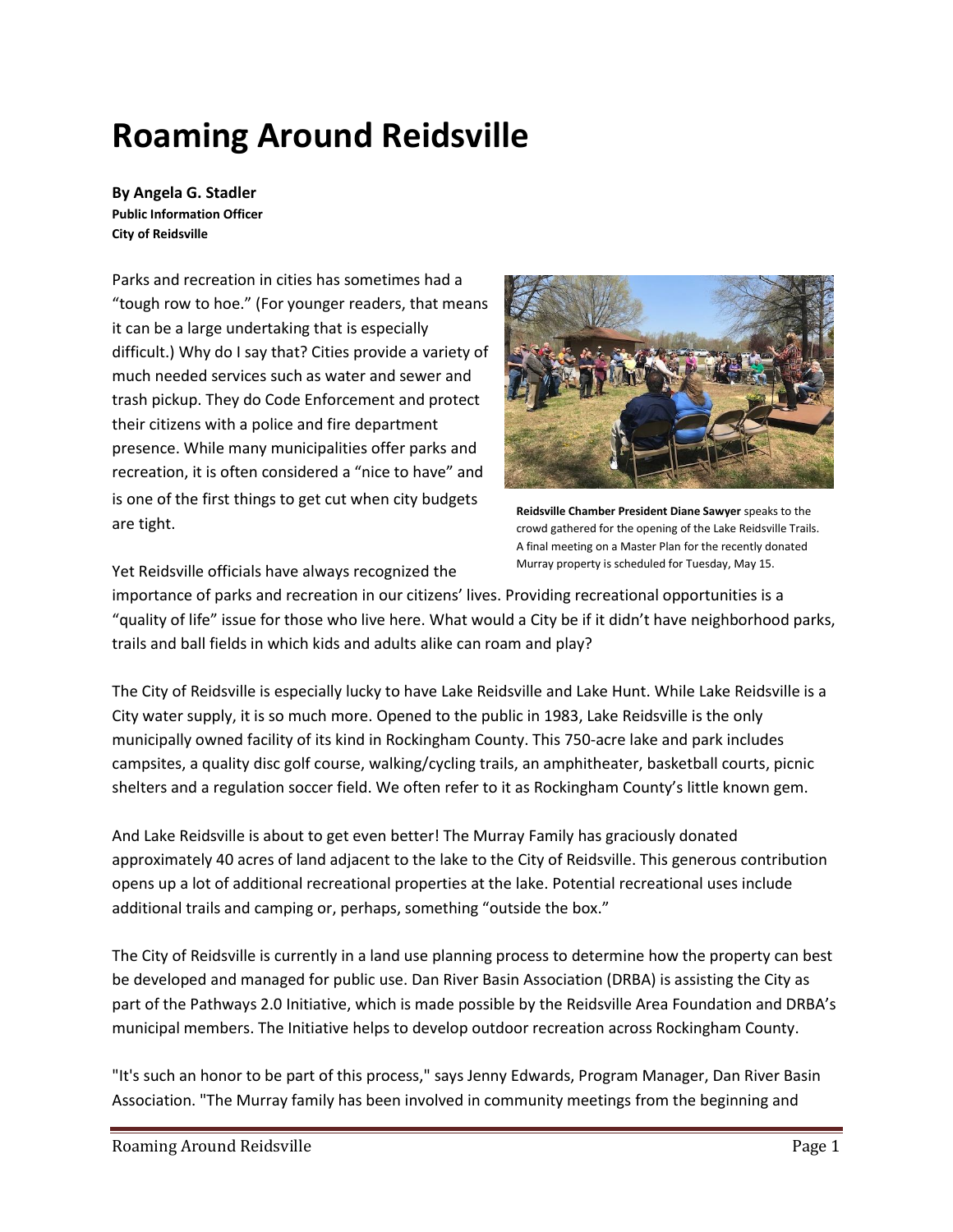provided us with a copy of Margaret Murray's book of poetry, some of which was written about this land. All this is really helping us understand the beauty and family memory of this property. It's a special place."

Two public comment sessions have already been held to create a working master park plan. The lastest was held April 12 at the grand opening of the Lake Reidsville Trails. If you are interested in having a say about the potential uses of this 40-acre piece of property, you still have another opportunity at the final draft review meeting scheduled for Tuesday, May 15, 2018. That meeting will be held from 5-7 p.m. at the Reidsville Parks & Recreation Center located at 201 N. Washington Avenue.

If you can't make the meeting, here is a link to the survey that is being done by DBRA and City of Reidsville Parks & Recreation:<https://www.surveymonkey.com/r/MurryPoint>

So far, officials have been pleased with the response from the public and feedback on the possible uses of the property.

"Residents and visitors are excited about the new land donation next to the Lake Reidsville Park," noted Frederick Thompson, Parks & Recreation Superintendent for the City of Reidsville. "They see a great potential to expand the hiking/mountain bike trail and to add several other additional outdoor recreation amenities, confirming that Reidsville is a great place to live."

The addition of the Murray property to Lake Reidsville is only the beginning of the City of Reidsville's recreational plans. As I noted earlier, the Reidsville City Council is committed to not only supplying its residents with the everyday services that a City provides but also enhancing the quality of life for our citizens. But I don't want to give it all away! There will be more in the coming months, most likely highlighted here in Eden's Own Journal, about the City's future plans for recreation.

In other news around Reidsville:

# **Farmers Market Opens at Market Square.**

May 5th launches the season for the Downtown Farmers Market at Market Square. This opening day of the market starts at 7 a.m. and ends at 1 p.m. or until items run out! Visitors to the market will find a variety of items. SNAP/EBT, Farmers Market WIC, Debit and Credit are accepted. Interested in becoming a vendor? You can call Judy Yarbrough at 336-349-1099 to reserve a space. The Farmers Market is held every Saturday, Tuesday and Thursday from 7 a.m.-1 p.m.

# **Downtown Cruise-Ins Continue Each Month.**

A very popular attraction in the City from April until September is the cruise-ins held in downtown Reidsville on the second Friday of each month. Last month kicked off the cruise-ins, which are sponsored by the EZ Street Cruisers Car Club. EZ Street also coordinates the annual car show, which is a big draw at the City's annual Fall Festival in October. Held rain or shine, the cruise-ins feature cars that are from the year 1987 or older. Downtown streets close at 5:30 p.m. for the cruise-ins, which are held from 6-9 p.m. It is a great chance to see some beautiful cars and catch up with old friends. Several of the downtown